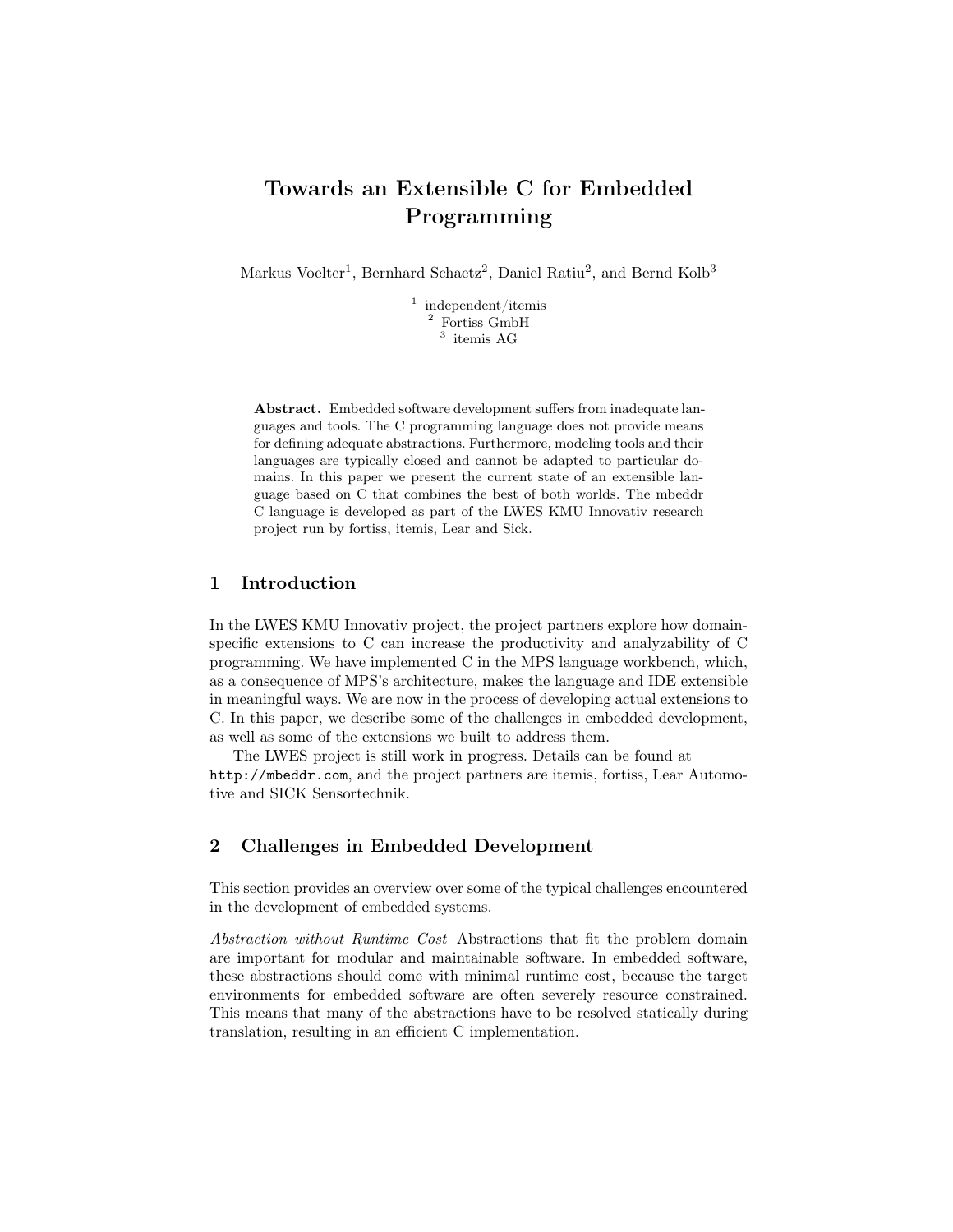Static Checks and Verification To build safe, secure and real-time systems, various forms of static analysis are used, from the compiler's type checks to sophisticated model checking approaches. To make verification feasible, those parts of a system that have to be verified should be isolated from the rest, and expressed in a formalism that makes the relevant verification feasible. An example formalism is state machines. However, these parts of the system still have to be integrated with the rest of the system, usually written in C. Extracting these parts into a completely separate environment, such as a state chart modeling tool, results in integration problems.

C considered Harmful While being efficient and flexible, especially for low-level, machine-dependent code, some of C's features are often considered harmful. Unconstrained casting via void pointers, using ints as Booleans or data structures like unions can result in hard-to-detect runtime errors. Consequently, these features of C, as well as others, are prohibited in many organizations. Standards such as MISRA-C limit the language subset to what is considered *safe*. However, most C IDEs are not out of the box MISRA-C aware, so separate checkers have to be used and they may or may not be integrated with developers' tools. This makes it hard for developers to use the safe language subset of C efficiently.

Inclusion of Meta Data Non-trivial embedded systems often associate various kinds of meta data with program elements. Examples include physical units, data encodings and value ranges for types, access restrictions, memory mappings and access frequency restrictions for (global) variables as well as trace information from code to other artifacts, typically requirements. These meta data often form the basis for checking and analysis tools. Since C programs cannot express these meta data directly (except as comments or pragmas, with the obvious drawbacks), they are stored separately, often in XML files, leading to unnecessary complexity and maintainability problems.

Product Line Support Most embedded systems are developed as part of product lines. This leads to two problems. First, each product line, or domain, comes with its own set of abstractions. If those can be made available to the developer directly, writing code for that domain becomes much simpler, and checks and verifications become more meaningful. We have already discuss these limitations in building custom abstractions above. A second challenge is the support for product line variability where certain (parts of) artifacts are only included in some of the products in the product line. This variability typically cross-cuts all the artifacts and tools, yet still has to be managed efficiently. Today this variability on code level is often implemented with the preprocessor leading to the problems discussed above and preventing static analysis of variant consistency.

### 3 mbeddr C Solution Approach

mbeddr C addresses these challenges by providing an extensible version of C. Instead of artificially separating "programming" and "modeling" into different tools, with the resulting integration challenges, concepts at every abstraction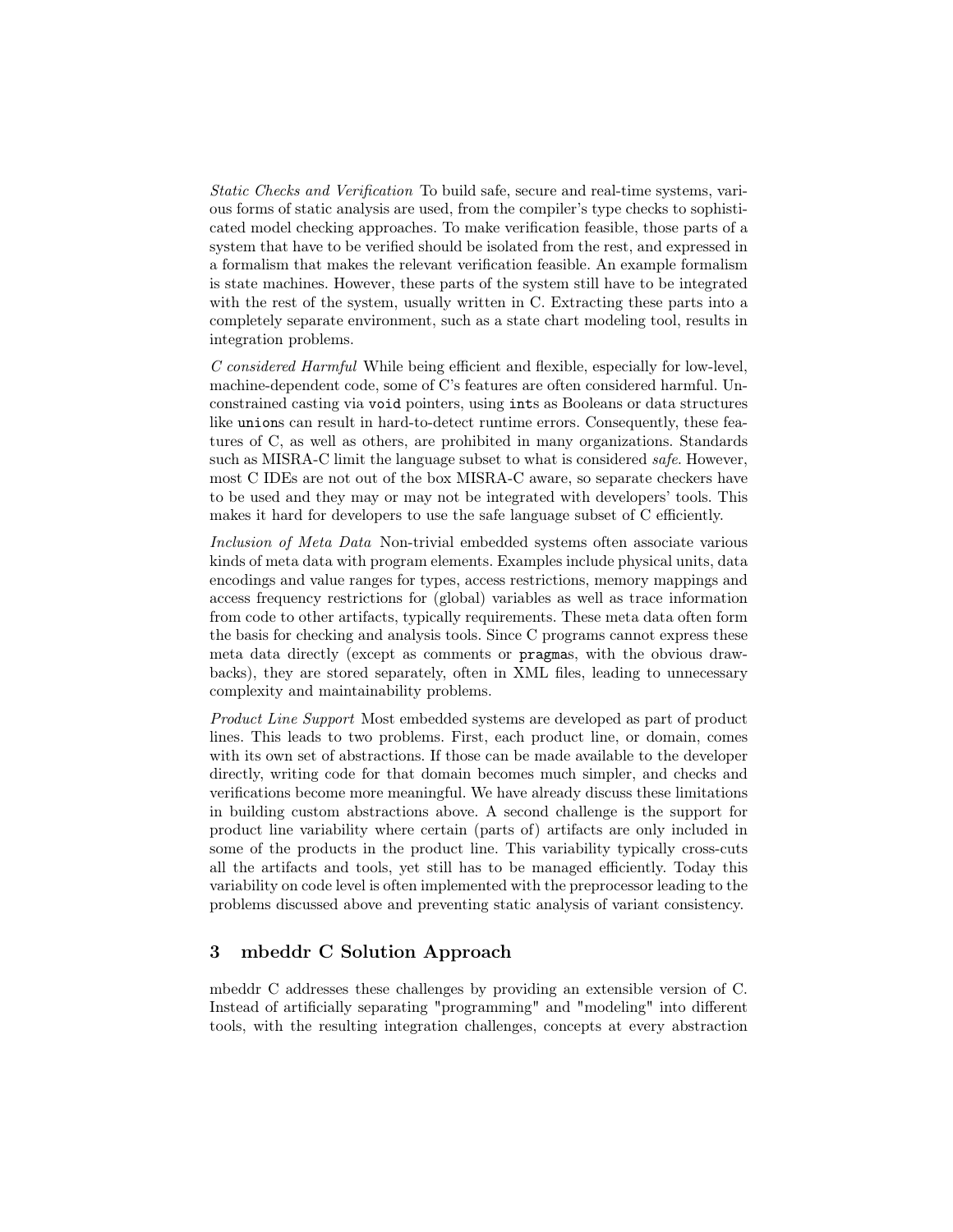level can be used in one program. Extensions to C a modular and incremental; new abstractions can be added at any time. Full IDE support, including syntax coloring, code completion, go-to-definition as well as refactoring are provided for the base language and all extensions.

#### 4 Example Extensions to C

In this section we show how to use the extensible C language and some example extensions to address the challenges discussed above (Section 2).



Fig. 1. A decision table evaluates to the value in the cell for which the row and column headers are true, the default value -1 otherwise.

Decision Tables are a new expression. An example is shown in Fig. 1. Since expressions need a type and a value, decision tables specify the expected type of the result expressions ( $\text{int}$  in the example) and a default value  $(-1)$ . A decision table is basically a two-level if statement. It evaluates to the value in the cell whose column and row headers evaluate to true.

Unit Tests are additional a new kind of top level constructs (Fig. 2). They are introduced in a separate unittest language that extends the C core. Unit tests are like void functions without arguments. The *unittest* language also introduces the assert and fail statements which can only be used inside of a test case.

```
module UnitTestDemo imports multiplier {
  exported test case testMultiply {
   assert(0) times2(21) == 42;if ( 1 > 2 ) { fail(1); }
 }
}
```
Fig. 2. Test cases are new top level constructs. The *unittest* language also introduces the assert and fail statements which can only be used inside of a test case. The arguments to assert and fail denote the index of the statement. In error messages this number is output as a way of finding the cause in the code. These indexes are automatically projected and cannot be changed in the editor.

State Machines provide a new top level construct as well as new statements and expressions to interact with state machines from regular C code. Entry, exit and transition actions may only access variables defined locally in state machines and set output events. This way, state machines are semantically isolated from the remaining system and can be model checked using the integrated NuSMV model checker. State machines can be connected to the surrounding C program by mapping output events to function calls and by regular C code triggering input events in the state machines. Both these aspects are not relevant to verification.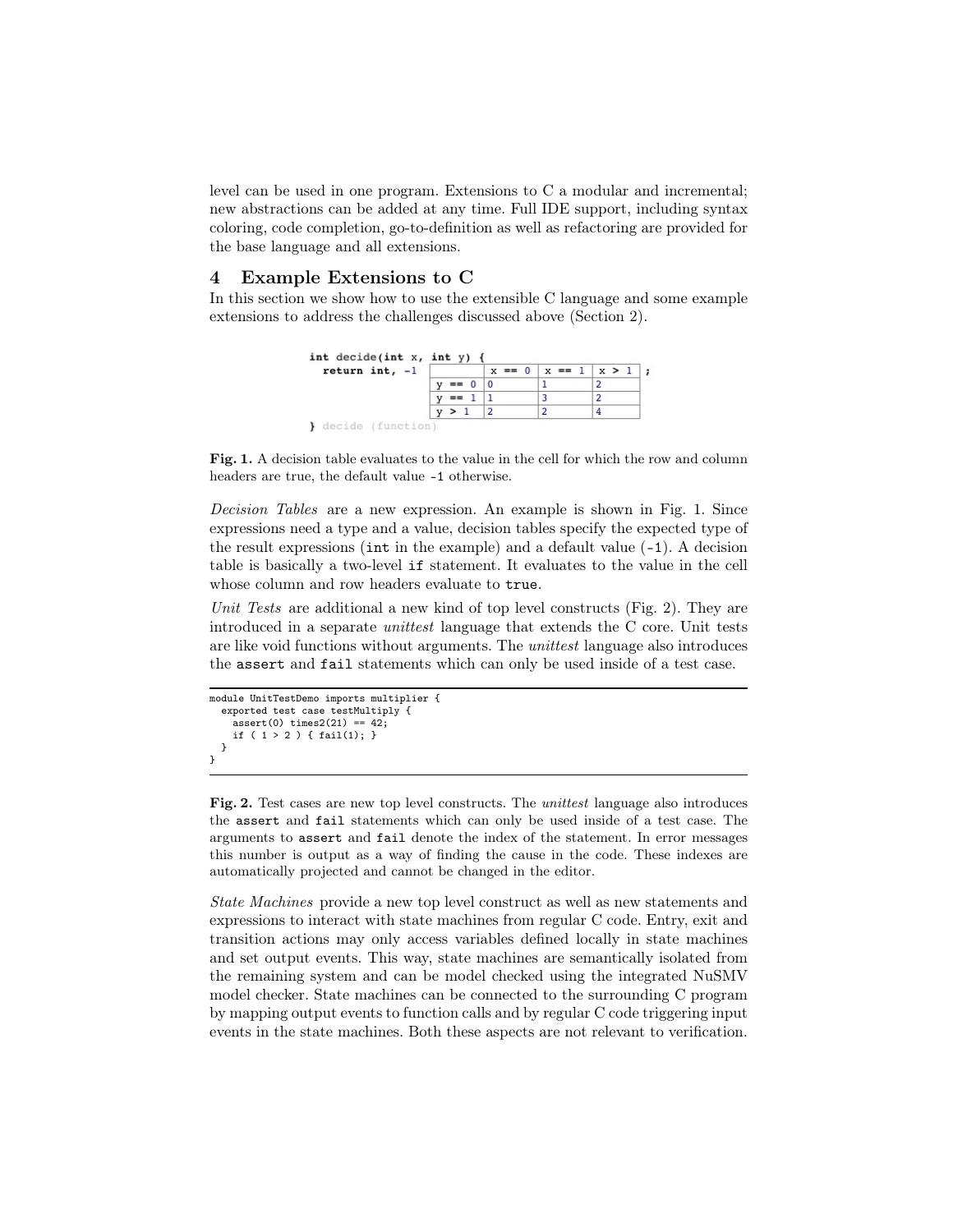```
module Statemachine from cdesignpaper.statemachine {
  statemachine Counter {
    in start()
       step(int[0..10] size)
    out started()
        resetted()
        incremented(int[0..10] newVal)
    vars int[0..10] currentVal = 0
          int[0..10] LIMIT = 10
    states (initial = start)
     state start {
       on start [] -> countState { send started(); }
     }
     state countState {
       on step \lceil \text{currentVal} + \text{size} \rangle LIMIT\rceil -> start \{ send resetted(); \rceilon step [currentVal + size <= LIMIT] -> countState {
          currentVal = currentVal + size;
         send incremented(currentVal);
       }
       on start [ ] \rightarrow start \{ send resetted(); \}}
 }
}
```
Fig. 3. A state machine embedded into a C module. It declares in and out events as well as local variables, states and transitions. Transitions react to in events and out events can be created in actions. State machines can be verified with the NuSMV model checker, a topic not discussed further in this paper. Through bindings (not shown) they can interact with surrounding C code, e.g. by calling functions when an out event is created.

Components are new top level constructs used for modularization, encapsulation and the separation between specification and implementation (Fig. 4). Interfaces declare operation signatures that can be implemented by components. Provided ports specify the interfaces offered by a component, required ports specify the interfaces a component expects to use. Different components can implement the same interface operations differently. Components can be instantiated, and each instance's required ports have to be connected to compatible provided ports provided by other component instances.

Physical Units are new types that, in addition to defining their actual data type, also specify the physical unit (such as  $m/s$  or N). They also specify a resolution. New literals are defined to support specifying values for these types that include the physical unit. The type checker takes into account unit compatibility. Scaling (e.g. if working with N and  $kN$  in one expression) is taken into account automatically.

Requirements Traces Requirements traces are meta data annotations that point to requirements, essentially elements in other models imported from tools such as DOORS. Requirements traces can be applied to any program element without the definition of that element being aware of this (see Fig. 5).

Presence Conditions Like requirements traces, presence conditions can be attached to any program element. They are Boolean expressions over features in a feature model (essentially configuration switches). Their semantics is that the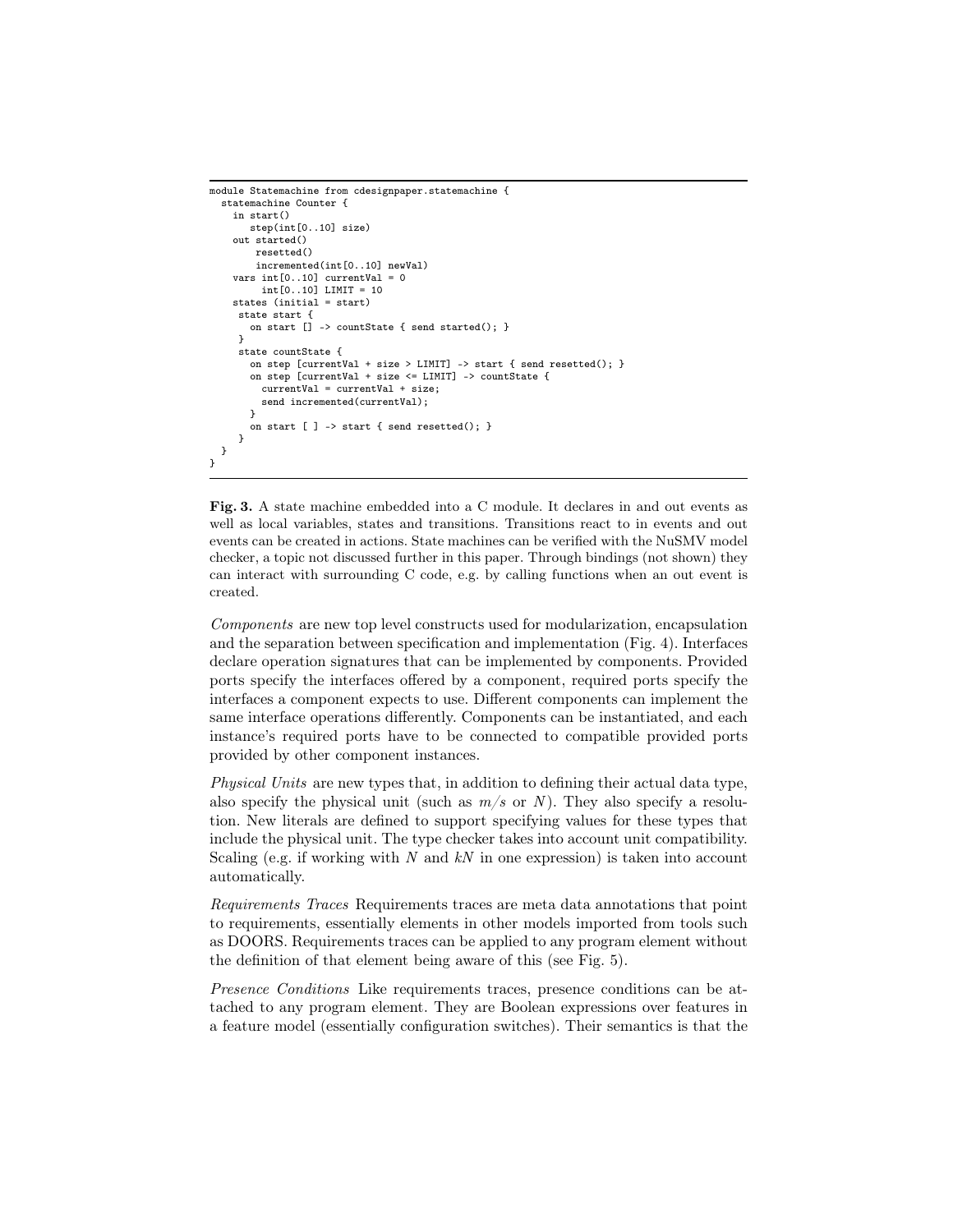```
module Components {
  c/s interface Calculator {
    int multiply(int x, int y) ;
  \overline{1}component Computer {
    provides Calculator calc
    requires LoggingService log
     int calc_multiply(int x, int y) <- op calc.multiply {<br>log.info("called with " + x + " and " + y);
      return x + y;
    }
  }
  component PrimitiveComputer {
    provides Calculator calc
    int calc_multiply(int x, int y) <- op calc.multiply {
       int res = 0;
      for (int i = 0; i < y; i++) {
        res = res + x;}
      return res;
    }
  }
}
```
Fig. 4. Two components providing the same interface. The <- notation maps operations offered through provided ports to their implementation in components.

element they are attached to is only part of a program variant, if the Boolean expression is true for the feature combination defined by that variant's feature configuration. During code generation, the program is "cut down" by removing all those elements whose condition is false. This can also be done in the editor, supporting variant-specific editing of the program.

Safe Modules restrict the set of constructs that can be used inside them. For example, pointer arithmetics is disallowed. Errors are reported if this is attempted. In addition, runtime range checking is performed for arithmetic expressions and assignments. To enable this, arithmetic expressions are replaced by function calls that perform range checking and report errors if an overflow is detected.

#### 5 Related Approaches

In addition to the general-purpose embedded software modeling tools such as Simulink and ASCET, much more specific languages have been developed. Examples include Feldspar [1], a DSL embedded in Haskell for digital signal processing or Hume [2], a DSL for real-time embedded systems. Our approach is different because our DSLs are directly integrated into C, whereas the examples mentioned in this paragraph are standalone DSLs that generate C code.

Static analysis of C programs is an active research area (as exemplified by [3–5]), and several commercial tools are available, such as the Escher C Verifier or Klocwork. We believe that we can simplify some of the analyses provided by these tools by providing suitable extensions to C which embody relevant